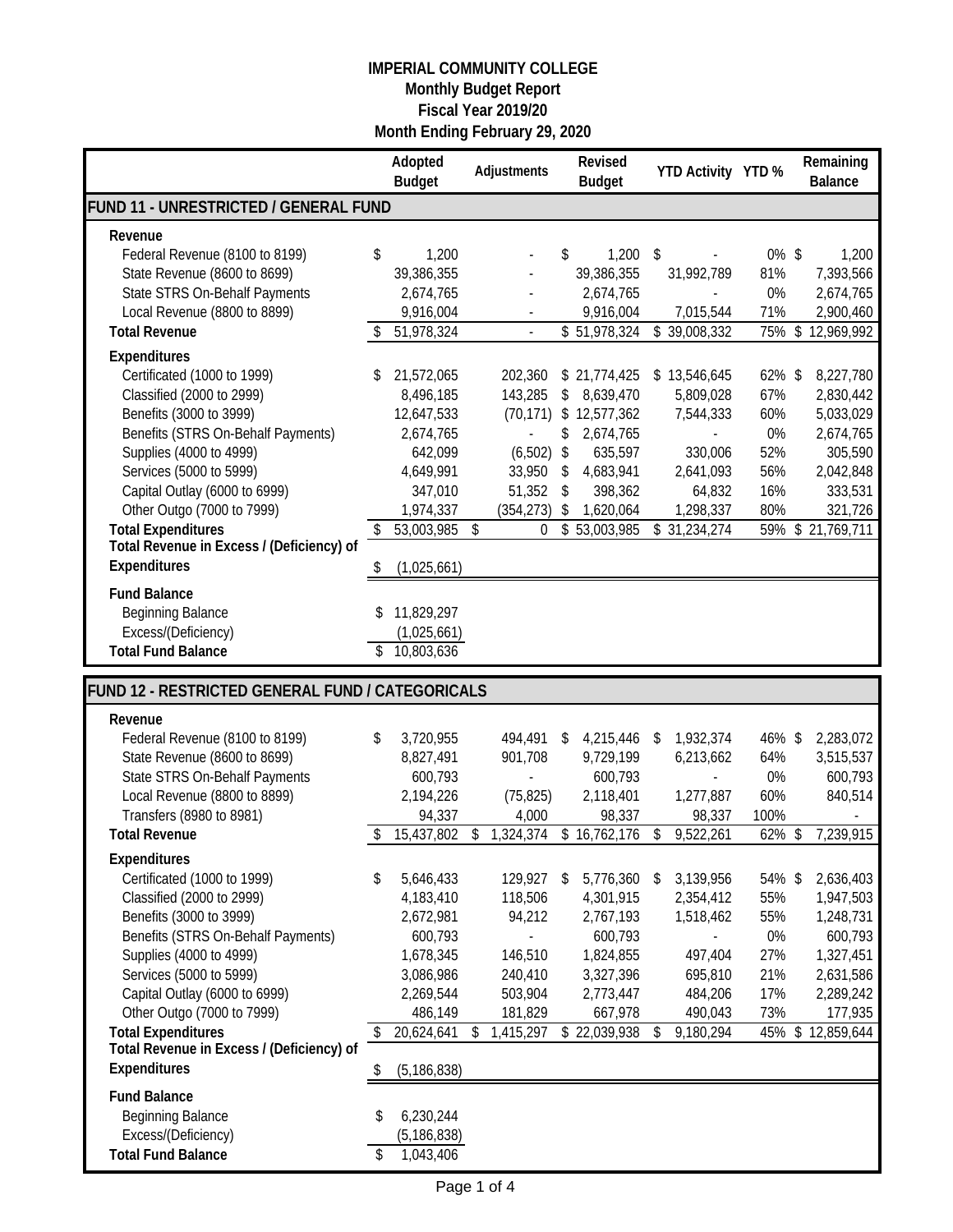|                                                                        | Adopted<br><b>Budget</b>       |                         | Adjustments    | Revised<br><b>Budget</b> |                         | YTD Activity YTD % |                | Remaining<br><b>Balance</b> |
|------------------------------------------------------------------------|--------------------------------|-------------------------|----------------|--------------------------|-------------------------|--------------------|----------------|-----------------------------|
| <b>FUND 22 - BUILDING FUND</b>                                         |                                |                         |                |                          |                         |                    |                |                             |
| Revenue<br>Local Revenue (8800 to 8899)                                | 344,604                        |                         |                | \$<br>344,604            | \$                      | 1,221,387          | 354% \$        | (876, 783)                  |
| Interfund Transfers In                                                 | 14,218                         |                         | 896,490        | \$<br>910,708            | \$                      | 910,708            | 100%           | (0)                         |
| <b>Total Revenue</b>                                                   | \$<br>358,822                  |                         |                | \$<br>1,255,312          | $\sqrt{3}$              | 2,132,095          | 170% \$        | (876, 783)                  |
| Expenditures<br>Supplies (4000 to 4999)                                | \$                             |                         | 27,420         | \$<br>27,420             | $\sqrt{3}$              | 12,251             | 45% \$         | 15,169                      |
| Services (5000 to 5999)                                                | 162,090                        |                         | (42, 893)      | 119,197                  |                         | 28,934             | 24%            | 90,263                      |
| Capital Outlay (6000 to 6999)                                          | 2,226,138                      |                         | 911,963        | 3,138,101                |                         | 249,072            | 8%             | 2,889,029                   |
| <b>Total Expenditures</b><br>Total Revenue in Excess / (Deficiency) of | \$<br>2,388,228                | $\sqrt[6]{\frac{1}{2}}$ | 896,490        | \$<br>3,284,718          | $\sqrt[6]{\frac{1}{2}}$ | 290,257            | 9%             | \$<br>2,994,461             |
| Expenditures                                                           | (2,029,406)                    |                         |                |                          |                         |                    |                |                             |
| <b>Fund Balance</b>                                                    |                                |                         |                |                          |                         |                    |                |                             |
| <b>Beginning Balance</b><br>Excess/(Deficiency)                        | \$<br>3,217,434                |                         |                |                          |                         |                    |                |                             |
| <b>Total Fund Balance</b>                                              | \$<br>(2,029,406)<br>1,188,028 |                         |                |                          |                         |                    |                |                             |
|                                                                        |                                |                         |                |                          |                         |                    |                |                             |
| <b>FUND 33 - CHILD DEVELOPMENT FUND</b>                                |                                |                         |                |                          |                         |                    |                |                             |
| Revenue                                                                |                                |                         |                |                          |                         |                    |                |                             |
| State Revenue (8600 to 8699)                                           | \$<br>1,074,533                |                         |                | \$<br>1,074,533          | $\sqrt{3}$              | 493,138            | 46% \$         | 581,395                     |
| Local Revenue (8800 to 8899)<br><b>Total Revenue</b>                   | 8,000<br>1,082,533             | \$                      |                | \$<br>8,000<br>1,082,533 |                         | 21,107<br>514,245  | 264%<br>48% \$ | (13, 107)<br>568,288        |
|                                                                        | \$                             |                         |                |                          | \$                      |                    |                |                             |
| <b>Expenditures</b><br>Certificated (1000 to 1999)                     | \$<br>52,956                   |                         |                | \$<br>52,956 \$          |                         | 35,304             | 67% \$         | 17,652                      |
| Classified (2000 to 2999)                                              | 432,996                        |                         |                | 432,996                  |                         | 303,685            | 70%\$          | 129,311                     |
| Benefits (3000 to 3999)                                                | 252,306                        |                         |                | 252,306                  |                         | 165,410            | 66%            | 86,897                      |
| Supplies (4000 to 4999)                                                | 257,177                        |                         | (29)           | 257,148                  |                         | 3,208              | 1%             | 253,940                     |
| Services (5000 to 5999)                                                | 27,943                         |                         | 29             | 27,972                   |                         | 1,238              | 4%             | 26,734                      |
| Capital Outlay (6000 to 6999)<br><b>Total Expenditures</b>             | \$<br>64,246<br>1.087.624      | -\$                     | 0 <sup>5</sup> | 64,246<br>1.087.624      | \$                      | 951<br>509.795     | 1%<br>47% \$   | 63,296<br>577,829           |
| Total Revenue in Excess / (Deficiency) of                              |                                |                         |                |                          |                         |                    |                |                             |
| <b>Expenditures</b>                                                    | (5,091)                        |                         |                |                          |                         |                    |                |                             |
| <b>Fund Balance</b>                                                    |                                |                         |                |                          |                         |                    |                |                             |
| <b>Beginning Balance</b>                                               | \$<br>253,863                  |                         |                |                          |                         |                    |                |                             |
| Excess/(Deficiency)                                                    | (5,091)                        |                         |                |                          |                         |                    |                |                             |
| <b>Total Fund Balance</b>                                              | \$<br>248,772                  |                         |                |                          |                         |                    |                |                             |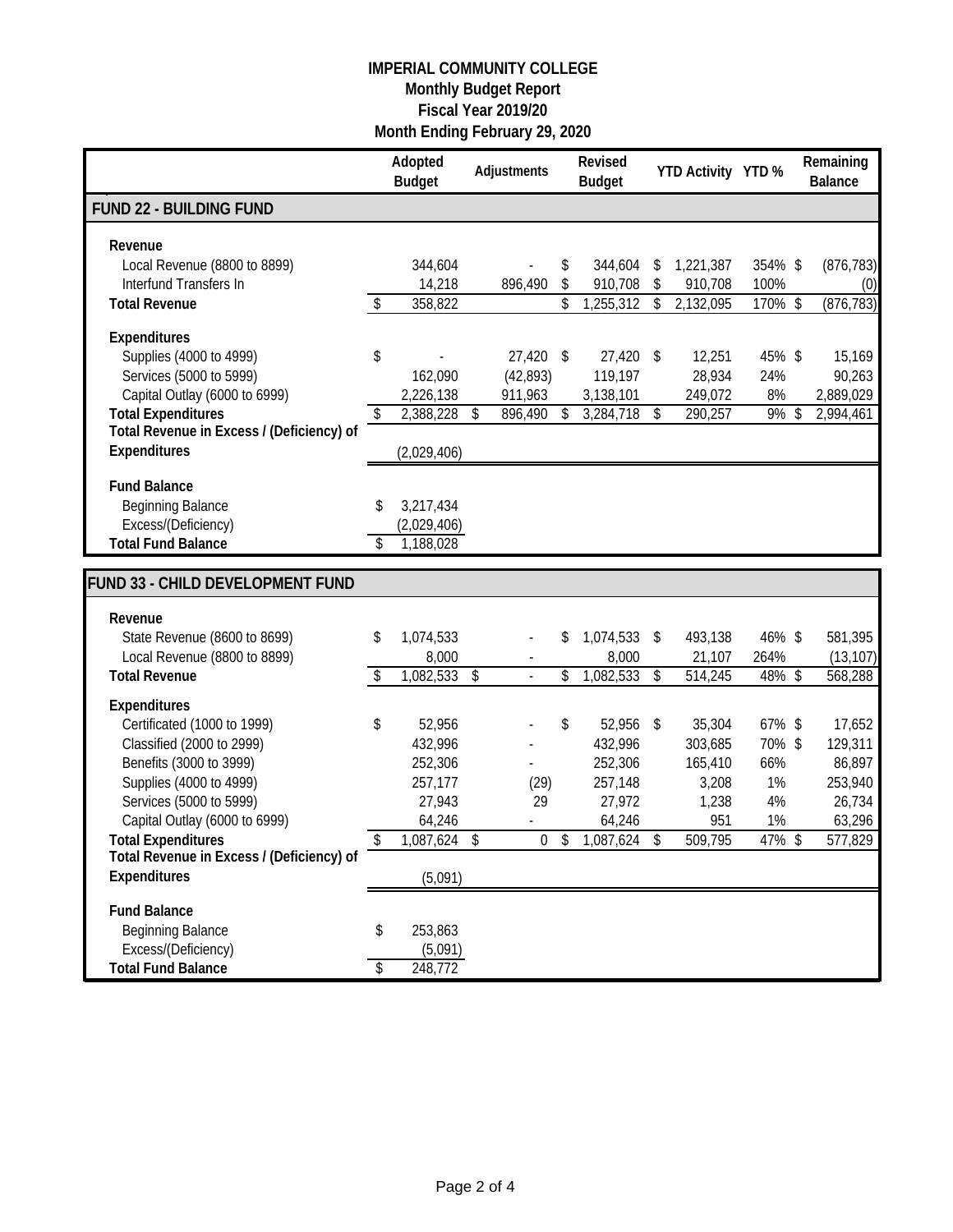|                                                                                                                                                |                               | Adopted<br><b>Budget</b>         | Adjustments |                               | Revised<br><b>Budget</b> |                                                     | YTD Activity YTD % |                       | Remaining<br><b>Balance</b>      |
|------------------------------------------------------------------------------------------------------------------------------------------------|-------------------------------|----------------------------------|-------------|-------------------------------|--------------------------|-----------------------------------------------------|--------------------|-----------------------|----------------------------------|
| FUND 51 - CERTIFICATE OF PARTICIPATION (LRB)                                                                                                   |                               |                                  |             |                               |                          |                                                     |                    |                       |                                  |
| Revenue<br>Local Revenue (8800 to 8899)<br><b>Total Revenue</b>                                                                                | \$<br>$\overline{\$}$         | 1,000<br>1,000                   |             | \$<br>\$                      | 1,000<br>1,000           | \$<br>$\overline{\mathcal{S}}$                      | 3,356<br>3,356     | 336% \$<br>336% \$    | (2,356)<br>(2, 356)              |
| Total Revenue in Excess / (Deficiency) of<br>Expenditures                                                                                      |                               | 1,000                            |             |                               |                          |                                                     |                    |                       |                                  |
| <b>Expenditures</b><br>Capital Outlay (6000 to 6999)<br><b>Total Expenditures</b><br>Total Revenue in Excess / (Deficiency) of<br>Expenditures | \$<br>\$                      | 336,392<br>336,392<br>(335, 392) | \$          | \$<br>\$                      | 336,392<br>336,392       | \$<br>$\sqrt[6]{\frac{1}{2}}$                       |                    | 0%\$<br>0%            | 336,392<br>$\sqrt{2}$<br>336,392 |
| <b>Fund Balance</b><br><b>Beginning Balance</b><br>Excess/(Deficiency)<br><b>Total Fund Balance</b>                                            | \$<br>\$                      | 335,392<br>(335, 392)            |             |                               |                          |                                                     |                    |                       |                                  |
| <b>FUND 61 - SELF-INSURANCE FUND</b>                                                                                                           |                               |                                  |             |                               |                          |                                                     |                    |                       |                                  |
|                                                                                                                                                |                               |                                  |             |                               |                          |                                                     |                    |                       |                                  |
| Revenue<br>Local Revenue (8800 to 8899)<br><b>Total Revenue</b><br>Total Revenue in Excess / (Deficiency) of                                   | \$<br>\$                      | 650<br>650                       |             | \$<br>$\overline{\mathsf{S}}$ | 650<br>650               | \$<br>$\overline{\mathcal{S}}$                      | 548<br>548         | 84% \$                | 102<br>\$<br>102                 |
| <b>Expenditures</b>                                                                                                                            |                               | 650                              |             |                               |                          |                                                     |                    |                       |                                  |
| <b>Fund Balance</b><br><b>Beginning Balance</b><br>Excess/(Deficiency)<br><b>Total Fund Balance</b>                                            | \$<br>\$                      | 54,614<br>650<br>55,264          |             |                               |                          |                                                     |                    |                       |                                  |
| FUND 72 - STUDENT REPRESENTATIVE FEES                                                                                                          |                               |                                  |             |                               |                          |                                                     |                    |                       |                                  |
| Revenue<br>Local Revenue (8800 to 8899)<br><b>Total Revenue</b>                                                                                | \$<br>$\sqrt[6]{}$            | 19,000<br>19,000                 |             | \$<br>\$                      | 19,000 \$<br>19,000      | $\overline{\mathcal{S}}$                            | 19,839<br>19,839   | 104% \$<br>$104\%$ \$ | (839)<br>(839)                   |
| Expenditures<br>Services (5000 to 5999)<br><b>Total Expenditures</b><br>Total Revenue in Excess / (Deficiency) of<br>Expenditures              | \$<br>$\sqrt[6]{\frac{1}{2}}$ | 19,000<br>19,000                 |             | \$<br>\$                      | 19,000<br>19,000         | $\sqrt[6]{\frac{1}{2}}$<br>$\overline{\mathcal{S}}$ | 18,589<br>18,589   | 98%\$<br>$98\%$ \$    | 411<br>411                       |
| <b>Fund Balance</b><br><b>Beginning Balance</b><br>Excess/(Deficiency)<br><b>Total Fund Balance</b>                                            | \$<br>\$                      | (654)<br>(654)                   |             |                               |                          |                                                     |                    |                       |                                  |